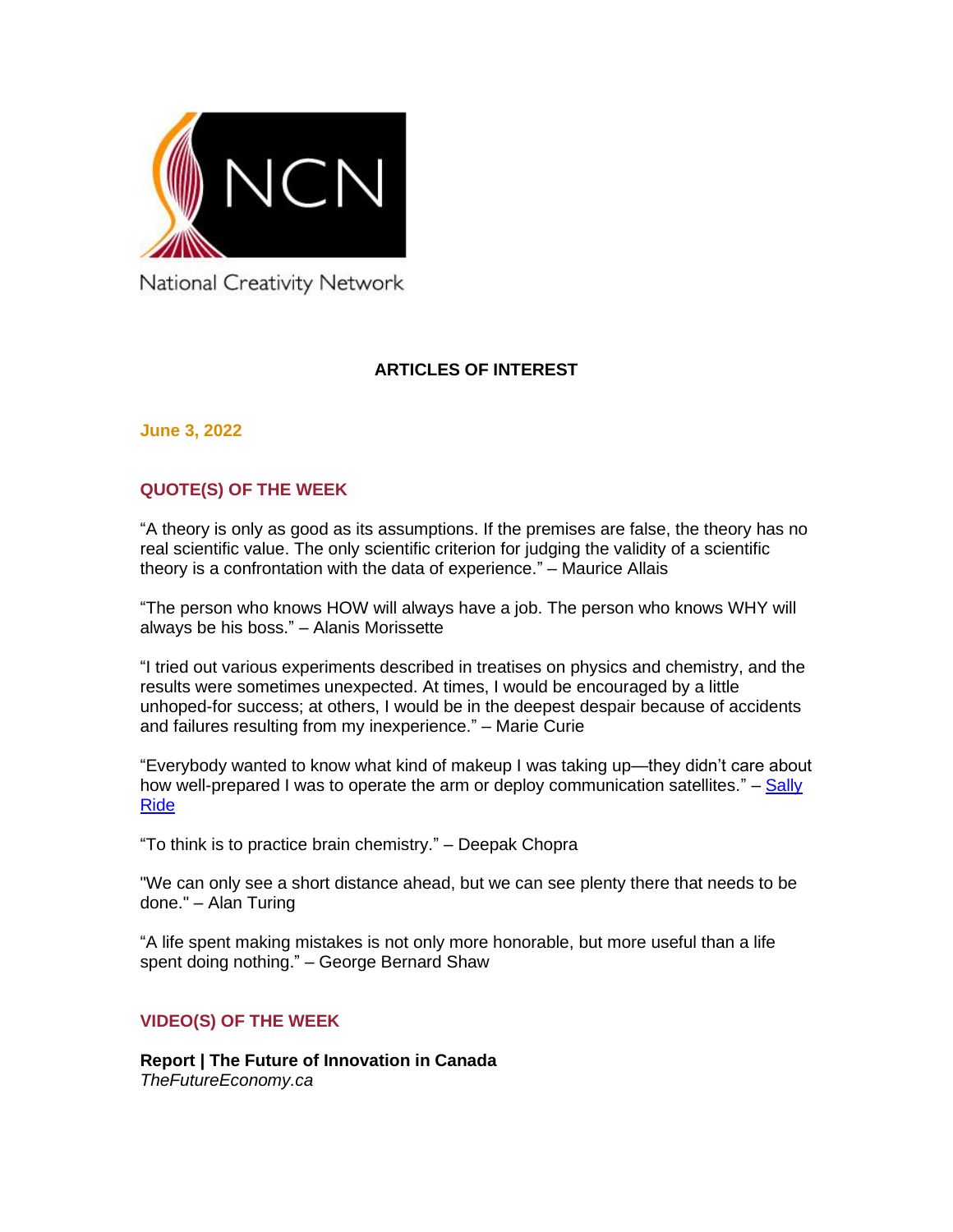**So [I Danced Again: A Vibrant Animated Meditation on the Limits of Words and the](https://www.themarginalian.org/2022/05/25/so-i-danced-again-lottie-kingslake/)  [Power of Embodied Music in our Search for Meaning](https://www.themarginalian.org/2022/05/25/so-i-danced-again-lottie-kingslake/)** *The Marginalian*

**[Autistic artist draws animal-mashups on request and it's mesmerizing to watch](https://www.upworthy.com/autistic-artist-creates-incredible-animal-mashups)** *Upworthy*

**[ASK A SCIENTIST...about the portrayal of neuroscience in movies](https://youtu.be/HLdPNrATMkM)** *The Science and Entertainment Exchange*

**[In Clever Stop Motion Tutorials by Omozoc, Wooden Boards Slice Like Sticks of](https://www.thisiscolossal.com/2022/06/omozoc-stop-motion-woodworking/)  [Butter](https://www.thisiscolossal.com/2022/06/omozoc-stop-motion-woodworking/)** *Colossal*

**Creating Butterflies From [Pebbles: Innovation Through the Unexpected](https://youtu.be/9u9GjmuLQts)** *United States Patent and Trademark Office Video*

**[Joaquin Lopez: An Artist & Counselor](https://creativemornings.com/talks/joaquin-lopez-in-person)**

*CreativeMornings | Portland*

#### **FEATURED EVENTS/OPPORTUNITIES**

**[9th World Summit on Arts and Culture](https://www.artsummit.org/)** *International Federation of Arts Councils and Culture Agencies* **Through June 3**

**NEW [WriteGirl to Honor Acclaimed Author Margaret Atwood and Outstanding](https://www.einnews.com/pr_news/574658090/writegirl-to-honor-acclaimed-author-margaret-atwood-and-outstanding-women-writers-at-bold-ink-awards-on-june-4th)  [Women Writers at Bold Ink Awards on June 4th](https://www.einnews.com/pr_news/574658090/writegirl-to-honor-acclaimed-author-margaret-atwood-and-outstanding-women-writers-at-bold-ink-awards-on-june-4th)** *EIN Newswires* **June 4**

**[Finalists for 2022 Poetry Out Loud National Championship Announced](https://www.arts.gov/about/news/2022/finalists-2022-poetry-out-loud-national-championship-announced)** *National Endowment for the Arts* **June 5**

**NEW [Dismantling disinformation](https://www.hsph.harvard.edu/event/dismantling-disinformation/)** *The Studio at the Harvard T.H. Chan School of Public Health* **June 6**

**[2022 Theme | The Funny Thing About Climate Change A Creative Challenge for](https://bowseat.org/programs/ocean-awareness-contest/contest-overview/)  [Teens Worldwide](https://bowseat.org/programs/ocean-awareness-contest/contest-overview/)**

*Bow Seat Ocean Awareness Programs* **Deadline: June 13**

**NEW [2022 ENCATC Congress](https://www.encatc.org/en/events/detail/2022-encatc-congress/)**

*ENCATC The European network on cultural management and policy* **Deadline: June 15 | [2022 Call for its Annual Education and Research Session](https://www.encatc.org/en/call-for-abstracts-and-teaching-demonstrations/) Congress: October 17 - 19 | Antwerp, Belgium**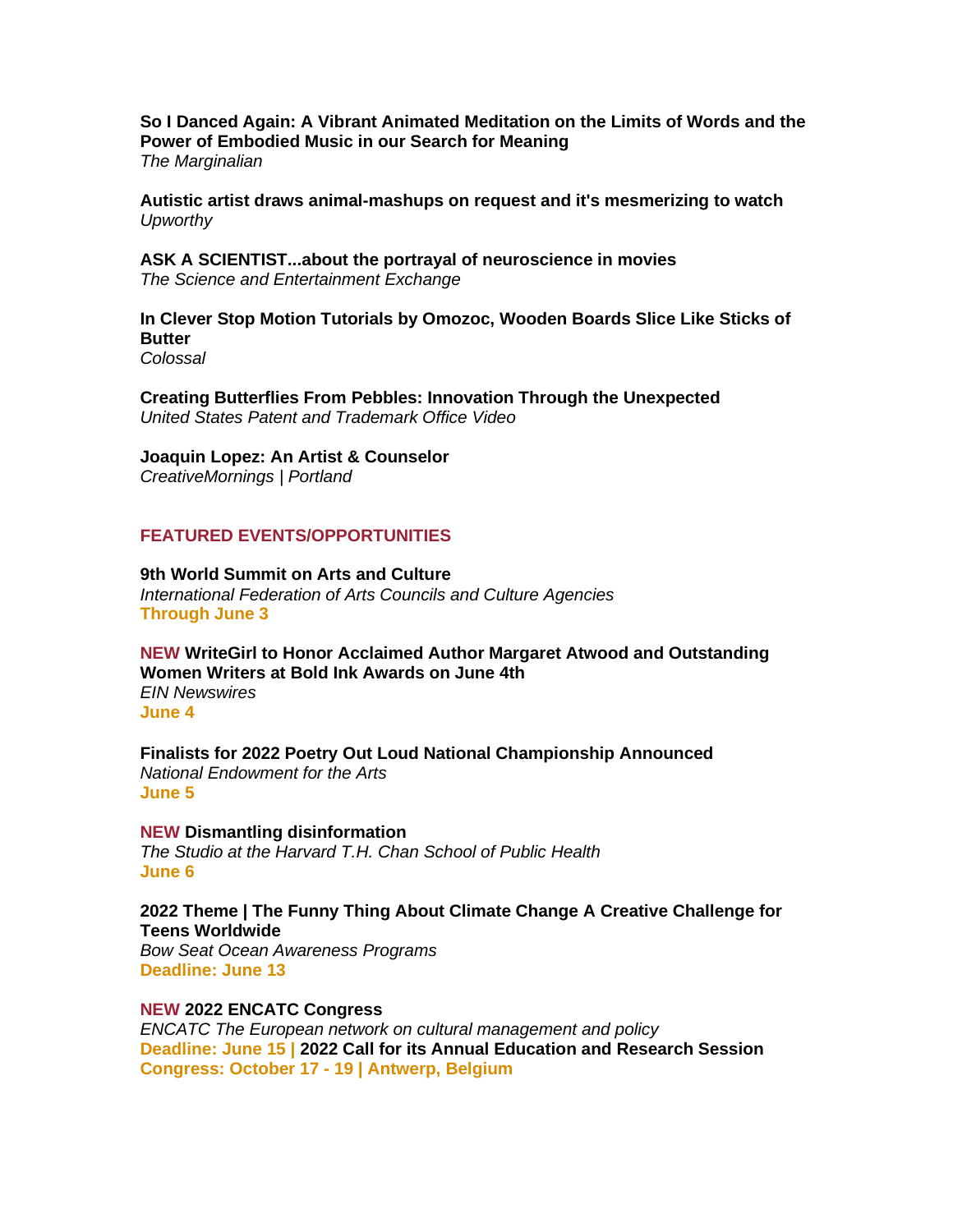**NEW [The Role for Industry Employers in Creating High Impact Afterschool STEM](https://stemconnector.zoom.us/webinar/register/WN_EmQT5KQmQhe3wLlRJeRy7g)  [Programs](https://stemconnector.zoom.us/webinar/register/WN_EmQT5KQmQhe3wLlRJeRy7g)**

*STEMconnector and STEM Next* **June 16**

**NEW [An exceptional ceremony to celebrate outstanding women scientists: 15](https://www.unesco.org/en/articles/exceptional-ceremony-celebrate-outstanding-women-scientists-15-international-laureates-and)  [International Laureates and 30 Rising Talents](https://www.unesco.org/en/articles/exceptional-ceremony-celebrate-outstanding-women-scientists-15-international-laureates-and)** *UNESCO* **June 30**

**[2022 IDEA Awards Celebrate Design Innovation](https://www.machinedesign.com/community/article/21241324/2022-idea-awards-celebrate-design-innovation)** *Machine Design* **Deadline: June 24**

**[CPSI 2022 Connect](https://cpsiconference.com/)**

*Creative Problem Solving Institute* **June 26 – 30** 

**NEW [Apply to be a TED Fellow!](https://blog.ted.com/apply-to-be-a-ted-fellow-2/)** *TED Blog* **Deadline: June 30**

**[The Women in AI Breakfast is a go, and nominations for the Women in AI Awards](https://venturebeat.com/2022/05/18/the-women-in-ai-breakfast-is-a-go-and-nominations-for-the-women-in-ai-awards-now-open/)  [now open](https://venturebeat.com/2022/05/18/the-women-in-ai-breakfast-is-a-go-and-nominations-for-the-women-in-ai-awards-now-open/)** *VentureBeat*

**Award Nominations Deadline: June 30 AI Breakfast: July 19**

**[World Conference on Cultural Policies and Sustainable Development –](https://www.unesco.org/en/mondiacult2022) Mondiacult [2022](https://www.unesco.org/en/mondiacult2022)** *UNESCO* **September 28 – 30** 

**[I Love My County Because... Art Contest](https://www.naco.org/resources/i-love-my-county-because-art-contest)** *National Association of Counties* **Deadline: October 7**

**[The 2022 Computer Science for ALL Summit Announced](https://csforall.medium.com/the-2022-computer-science-for-all-summit-announced-dcb5d9c93667)** *CSforAll | Medium* **October 19 – 21 | Memphis**

**[2022 AIGA Design Conference](https://www.aiga.org/design/design-conferences/aiga-design-conference)** *AIGA* **October 20 – 22 | Seattle, WA and Virtual**

**[Call for Articles | General Issue](https://www.encatc.org/en/upcoming-issues-and-call-for-articles/)** *European Journal of Cultural Management and Policy | ENCATC* **Deadline: Ongoing**

**[Idea Jams 2021/2022](https://canadiannetworkforimaginationandcreativity.com/registerhere)**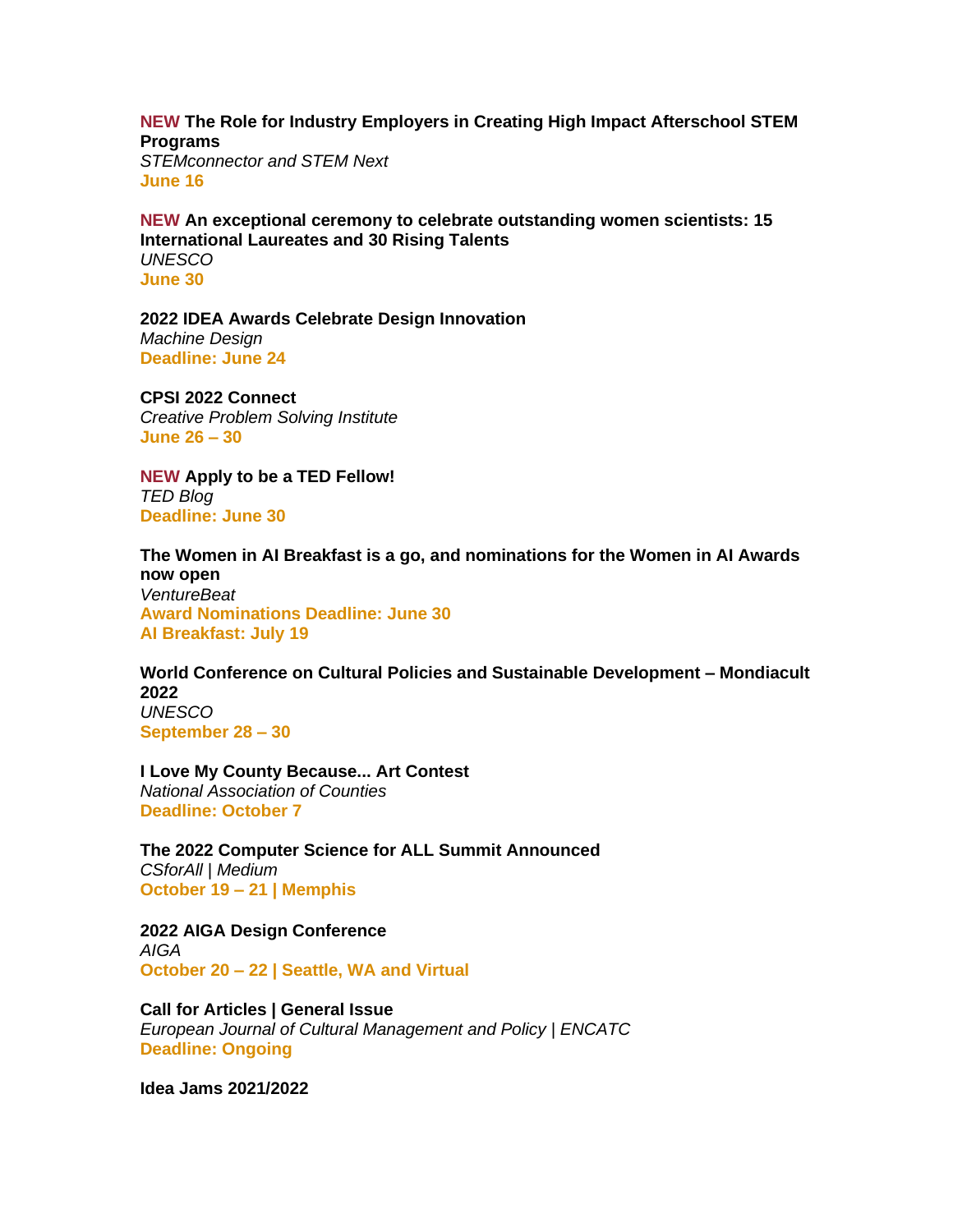*Canadian Network for Imagination and Creativity* **Series**

**[CreativeMornings | a monthly breakfast lecture series](http://www.creativemornings.com/)** *CreativeMornings* **Various**

**[Nesta Talks to...](https://www.nesta.org.uk/feature/nesta-talks-to/)** *Nesta* **Various**

**[Interactive Map | Science Festivals](https://sciencefestivals.org/festivals/)** *Science Festival Alliance* **Various**

#### **ARTICLES OF INTEREST**

**[Enormous 'rogue waves' can appear out of nowhere. Math is revealing their](https://www.nationalgeographic.com/science/article/mathematicians-may-soon-be-able-to-predict-enormous-rogue-waves)  [secrets.](https://www.nationalgeographic.com/science/article/mathematicians-may-soon-be-able-to-predict-enormous-rogue-waves)** *National Geographic*

**[Harnessing the Dragons of your Imagination for Innovation](https://bradenkelley.com/2022/06/harnessing-the-dragons-of-your-imagination-for-innovation/)** *Human-Centered Change and Innovation*

**[With glass buried under ice, Microsoft plans to preserve music for 10,000 years](https://www.fastcompany.com/90757574/with-glass-buried-under-ice-microsoft-plans-to-preserve-music-for-10000-years)** *Fast Company*

**[What the simple mathematical abilities of animals can tell us about ourselves](https://arstechnica.com/science/2022/06/what-the-simple-mathematical-abilities-of-animals-can-tell-us-about-ourselves/)** *Ars Technica*

**[Neurobiological model to better understand creative processes](https://www.eurekalert.org/news-releases/954308)** *EurekAlert! | AAAS*

**[Change Your Words and You Can Change Your Life](https://imagine-er7.com/2022/06/03/change-your-words-and-you-can-change-your-life/)** *Imagineer7's Weblog*

**[Two Sevastopol Teams Earn World Titles in Destination Imagination Competition](https://doorcountypulse.com/two-sevastopol-reams-earn-world-titles-in-destination-imagination-competition/)** *Door County Pulse*

**[Impossible-Seeming Surfaces Confirmed](https://www.quantamagazine.org/impossible-seeming-surfaces-confirmed-decades-after-conjecture-20220602/) Decades After Conjecture** *Quanta Magazine* 

**[Government of Canada announces 119 new and renewed Canada Research Chairs](https://ca.finance.yahoo.com/news/government-canada-announces-119-renewed-171900782.html)** *Yahoo Finance*

**[Education professor working with teachers to create new relationships with](https://www.ualberta.ca/folio/2022/06/education-professor-working-with-teachers-to-create-new-relationships-with-indigenous-knowledge.html)  [Indigenous knowledge](https://www.ualberta.ca/folio/2022/06/education-professor-working-with-teachers-to-create-new-relationships-with-indigenous-knowledge.html)** *University of Alberta*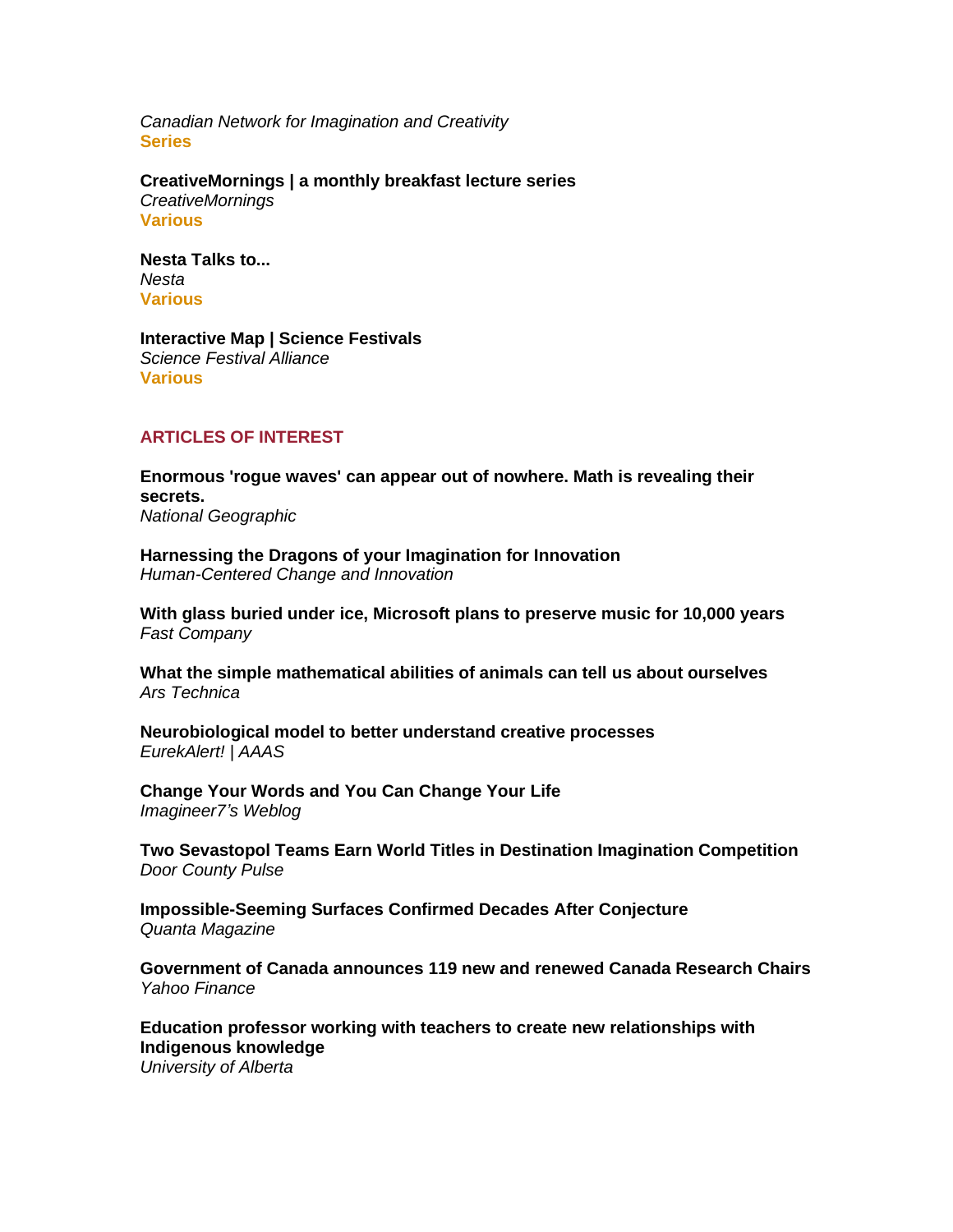**[Scientists of the Human Brain Project shed new light on human brain organization](https://www.humanbrainproject.eu/en/follow-hbp/news/2022/06/02/scientists-human-brain-project-shed-new-light-human-brain-organisation/)** *Human Brain Project*

**[Texting Is Broken](https://podcasts.apple.com/us/podcast/texting-is-broken/id266391367)** *Gadget Lab: Weekly Tech News from WIRED*

**[How to Really Fix Higher Ed](https://www.theatlantic.com/ideas/archive/2022/05/student-loans-forgiveness-higher-ed/639438/)** *The Atlantic*

**[Delta Introduces 'Terminal C' At LaGuardia Airport That's Also An Art Gallery](https://designtaxi.com/news/418898/Delta-Introduces-Terminal-C-At-LaGuardia-Airport-That-s-Also-An-Art-Gallery/)** *DesignTAXI.com*

**[Is a mass timber construction boom coming to America?](https://www.fastcompany.com/90756578/is-a-mass-timber-construction-boom-coming-to-america)** *Fast Company*

**[A Judy Baca Moment: 'My Work Has Been Good for a Long Time'](https://www.nytimes.com/2022/06/02/arts/design/judith-baca-mural-art-getty.html)** *The New York Times*

**[This Nerve Influences Nearly Every Internal Organ. Can It Improve Our Mental](https://www.nytimes.com/2022/06/02/well/mind/vagus-nerve-mental-health.html)  [State, Too?](https://www.nytimes.com/2022/06/02/well/mind/vagus-nerve-mental-health.html)**

*The New York Times*

**[The surprising psychology of fonts](https://www.fastcompany.com/90757581/the-surprising-psychology-of-fonts)** *Fast Company*

**[As sales of electric vehicles boom, battery makers are getting squeezed](https://www.fastcompany.com/90757147/consumers-ev-future-is-bright-the-same-cant-be-said-for-battery-makers)** *Fast Company* 

**[For 50 years, Alexander's been having terrible, horrible, no good, very bad days](https://www.npr.org/2022/06/01/1102134950/for-50-years-alexanders-been-having-terrible-horrible-no-good-very-bad-days)** *NPR*

**[This writer analyzed 100 graduation speeches —](https://ideas.ted.com/100-graduation-commencement-speeches-common-tips-advice/) here are the 4 tips they all share** *ideas.TED.com*

**[The next train](https://seths.blog/2022/06/the-next-train/)** *Seth's Blog*

**[Ordinary People Are Capable of More: Nobelist Lin Ostrom](https://cdn.psychologytoday.com/us/blog/fully-human/202206/ordinary-people-are-capable-more-nobelist-lin-ostrom)** *Fully Human | Psychology Today*

**[Think Different: 10 Ideas for More Mental Flexibility](https://cdn.psychologytoday.com/us/blog/changepower/202206/think-different-10-ideas-more-mental-flexibility)** *Changepower | Psychology Today*

**[Perfect team-players: why orchestras reflect the best of us, and how they should](https://www.theguardian.com/music/2022/jun/01/conductor-charles-hazlewood-paraorchestra-reinventing-the-orchestra-sky-arts)  [reflect us back](https://www.theguardian.com/music/2022/jun/01/conductor-charles-hazlewood-paraorchestra-reinventing-the-orchestra-sky-arts)** *The Guardian* 

**[Slow down, it's what your brain has been begging for](https://psyche.co/ideas/slow-down-its-what-your-brain-has-been-begging-for)** *Psyche*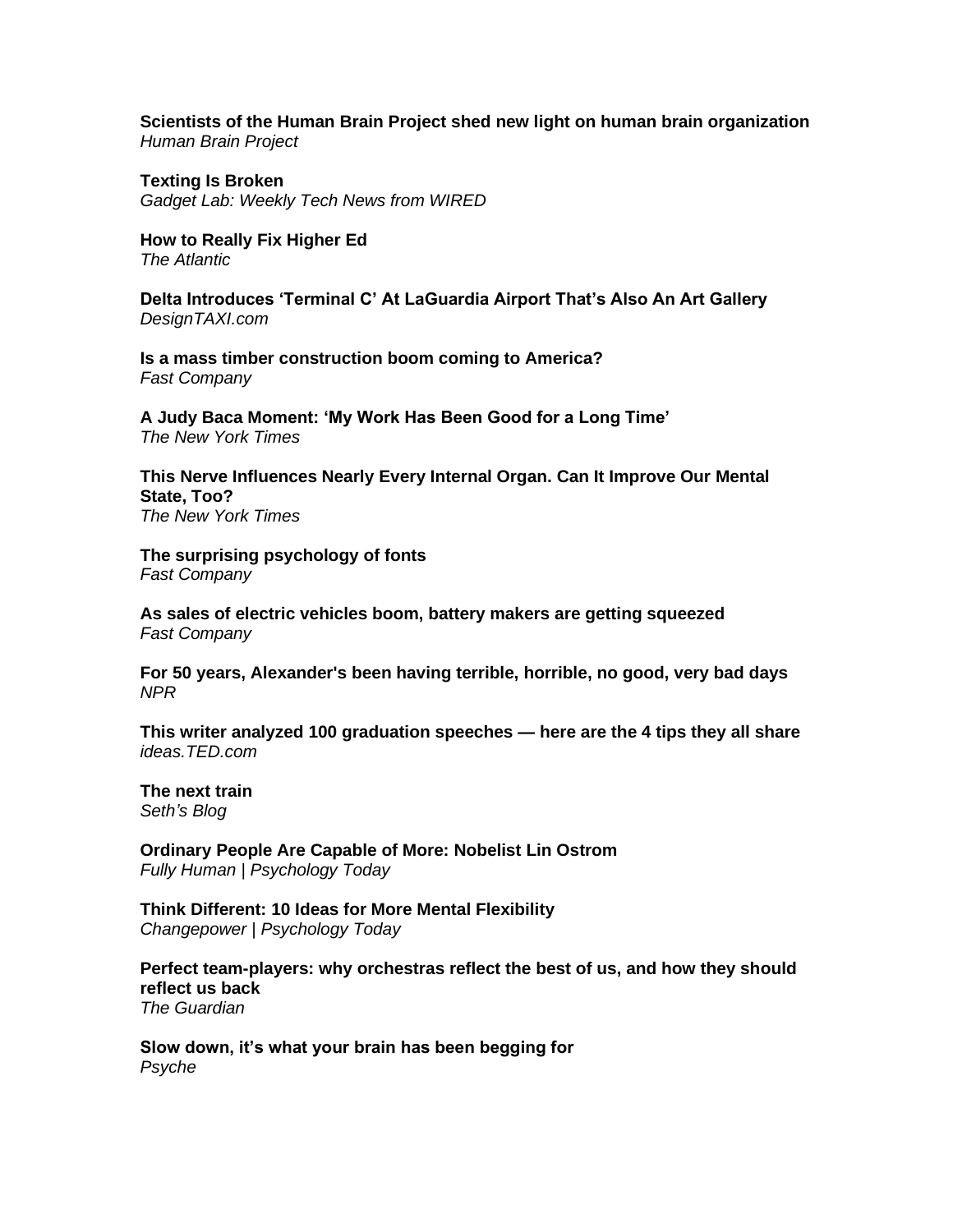**[Racing Against Rivals and Robots on Viki's Translation Assembly Line](https://www.vulture.com/article/rakuten-viki-volunteer-stories.html)** *Vulture*

**[Save your breath: traditional Kyrgyz dance helps ease chronic lung disease](https://www.theguardian.com/global-development/2022/may/26/traditional-dance-helps-ease-chronic-lung-disease-in-kyrgyzstan-acc)** *The Guardian*

**[Werner's Nomenclature of Colours \(1814\)](https://publicdomainreview.org/collection/werner-s-nomenclature-of-colours-1814)** *The Public Domain Review*

**[Africans are changing how they consume music and even taking on international](https://globalvoices.org/2022/05/24/africans-are-changing-how-they-consume-music-and-even-taking-on-international-streaming-giants/)  [streaming giants](https://globalvoices.org/2022/05/24/africans-are-changing-how-they-consume-music-and-even-taking-on-international-streaming-giants/)** *Global Voices*

**[The big idea: could the greatest works of literature be undiscovered?](https://www.theguardian.com/books/2022/may/30/the-big-idea-could-the-greatest-works-of-literature-be-undiscovered)** *The Guardian*

**[18% of offices are vacant. Here's a brilliant idea for how to use that space -](https://www.fastcompany.com/90757105/18-of-offices-are-vacant-heres-a-brilliant-idea-for-how-to-use-that-space) Silver [Art Projects runs an artist residency program on the 28th floor of 4 World Trade](https://www.fastcompany.com/90757105/18-of-offices-are-vacant-heres-a-brilliant-idea-for-how-to-use-that-space)  [Center. Developers around the country should take note.](https://www.fastcompany.com/90757105/18-of-offices-are-vacant-heres-a-brilliant-idea-for-how-to-use-that-space)**

*Co.Design | Fast Company* **[Hate swallowing pills? This new MIT invention is for you.](https://www.boston.com/news/local-news/2022/05/31/hate-swallowing-pills-this-new-mit-invention-is-for-you/)** *Boston.com*

**[Sheryl Sandberg Steps Down as Meta COO After 14 Years](https://variety.com/2022/digital/news/sheryl-sandberg-meta-coo-1235282791/)** *Variety*

**[David Zaslav Outlines Major Warner Bros. Film Overhaul, Addresses Toby](https://variety.com/2022/film/news/david-zaslav-warner-bros-restructure-dc-films-1235282953/)  [Emmerich Exit](https://variety.com/2022/film/news/david-zaslav-warner-bros-restructure-dc-films-1235282953/)** *Variety*

**[West Seattle artist creates mind-blowing models out of matchsticks](https://www.king5.com/article/entertainment/television/programs/evening/west-seattle-artist-creates-mind-blowing-models-out-of-matchsticks/281-60d837d6-cc8c-470d-8ba7-d7ae33fd92d9)** *KING 5*

**[USC ISI and Amazon Launching New STEM Summer Program for](https://viterbischool.usc.edu/news/2022/06/usc-isi-and-amazon-launching-new-stem-summer-program-for-underrepresented-high-school-students/)  [Underrepresented High School Students](https://viterbischool.usc.edu/news/2022/06/usc-isi-and-amazon-launching-new-stem-summer-program-for-underrepresented-high-school-students/)** *USC Viterbi School of Engineering - University of Southern California*

**[NSF director: Let's seize this moment to achieve prosperity for all](https://news.ufl.edu/2022/06/from-florida-episode-18/)** *UF News | University of Florida* 

**[Is Fishing With a Drone the Way of the Future?](https://www.smithsonianmag.com/innovation/is-fishing-with-a-drone-the-way-of-the-future-180980177/)** *Innovation | Smithsonian*

**[CBC Ottawa celebrates 10 years of creativity with CreativeMornings](https://www.cbc.ca/news/canada/ottawa/community/cbc-ottawa-celebrates-10-years-of-creativity-with-creativemornings-1.6473651)** *CBC News*

**[A requiem for CARPA: how Ottawa is rethinking innovation policy](https://www.universityaffairs.ca/news/news-article/a-requiem-for-carpa-how-ottawa-is-rethinking-innovation-policy/)** *University Affairs*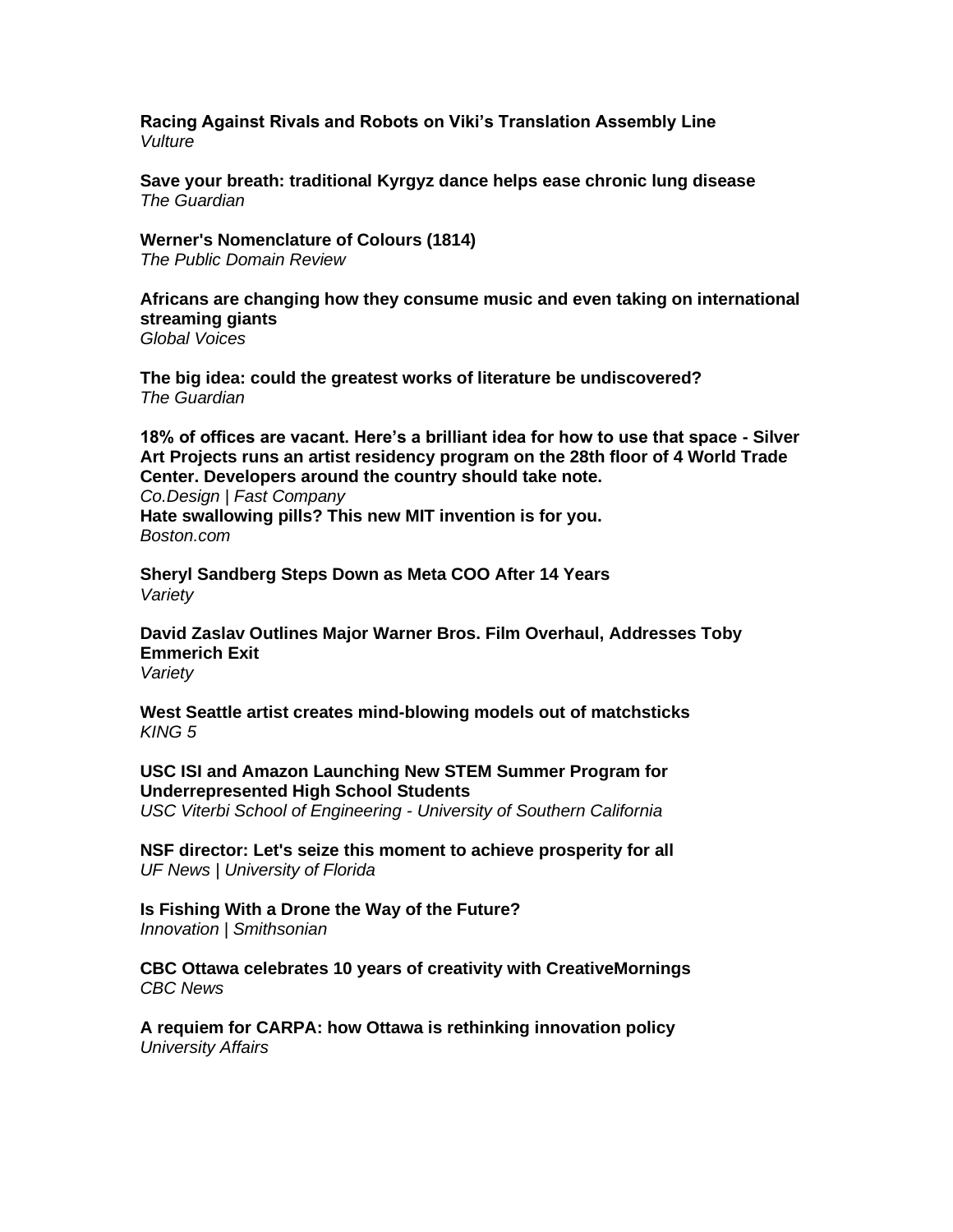**[Four neuroscientists win Kavli Prize for discovering genes behind serious brain](https://www.statnews.com/2022/06/01/neuroscientists-win-kavli-prize-discovering-genes-behind-serious-brain-disorders/)  [disorders](https://www.statnews.com/2022/06/01/neuroscientists-win-kavli-prize-discovering-genes-behind-serious-brain-disorders/)**

*STAT News* 

# **[How the brain responds to surprising events](https://news.mit.edu/2022/noradrenaline-brain-surprise-0601)**

*MIT News | Massachusetts Institute of Technology*

**[Experimental drug reverses synaptic loss in mouse models of Alzheimer's](https://news.yale.edu/2022/06/01/experimental-drug-reverses-synaptic-loss-mouse-models-alzheimers)** *Yale News*

**[This 'Crab' Is The Smallest Remote-Controlled Walking Robot Ever Built](https://www.sciencealert.com/tiny-robo-crab-is-the-smallest-ever-remote-controlled-walking-robot)** *Science Alert*

**[What Does a Black Hole Sound Like? NASA Has an Answer](https://www.npr.org/2022/05/28/1101763397/black-hole-sound-nasa)** *Weekend Edition Saturday | NPR*

**[Changing Our DNA: "The Age of Human Gene Editing Is Here"](Changing%20our%20DNA:%20)** *CNN Health*

**[Leveling the playing field for girls in STEM](https://www.societyforscience.org/blog/leveling-the-playing-field-for-girls-in-stem/)** *Society for Science*

**[U.S. Retakes Top Spot in Supercomputer Race](https://www.nytimes.com/2022/05/30/business/us-supercomputer-frontier.html)** *The New York Times*

**[Failing in the trough](https://seths.blog/2022/06/failing-in-the-trough/)** *Seth's Blog*

**[Thinking Creatively in a World of Normality](https://philmckinney.medium.com/thinking-creatively-in-a-world-of-normality-330e70169b1f)** *Phil McKinney | Medium*

**[Lack Of Investment In Women-Founded Startups Is A Missed Opportunity](https://www.forbes.com/sites/forbesfinancecouncil/2022/05/31/lack-of-investment-in-women-founded-startups-is-a-missed-opportunity/)** *Forbes*

**[Tech Minimalism is Out. Welcome to the Squishy, Microbial World of the Biobrand](https://eyeondesign.aiga.org/tech-minimalism-is-out-welcome-to-the-squishy-microbial-world-of-the-biobrand/)** *AIGA Eye on Design* 

**[Doctors Transplant 3-D Printed Ear Made of Human Cells](https://www.nytimes.com/2022/06/02/health/ear-transplant-3d-printer.html)** *The New York Times*

**[Why Warner Bros. Discovery Shook Up Its Film Business and What Happens Next](https://variety.com/2022/film/news/warner-bros-leadership-shakeup-toby-emmerich-exit-michael-de-luca-pam-abdy-1235282831/)** *Variety*

**[Film Festival Accessibility to Be Assessed in New Scorecard Initiative](https://variety.com/2022/film/global/cannes-disability-accessibility-scorecard-1235281345/)  [\(EXCLUSIVE\)](https://variety.com/2022/film/global/cannes-disability-accessibility-scorecard-1235281345/)** *Variety*

**[Celebrate The Genius Of Prince | Black Sounds Beautiful](https://www.grammy.com/videos/2021-black-sounds-beautiful-celebrate-genius-of-prince)** *Grammy.com*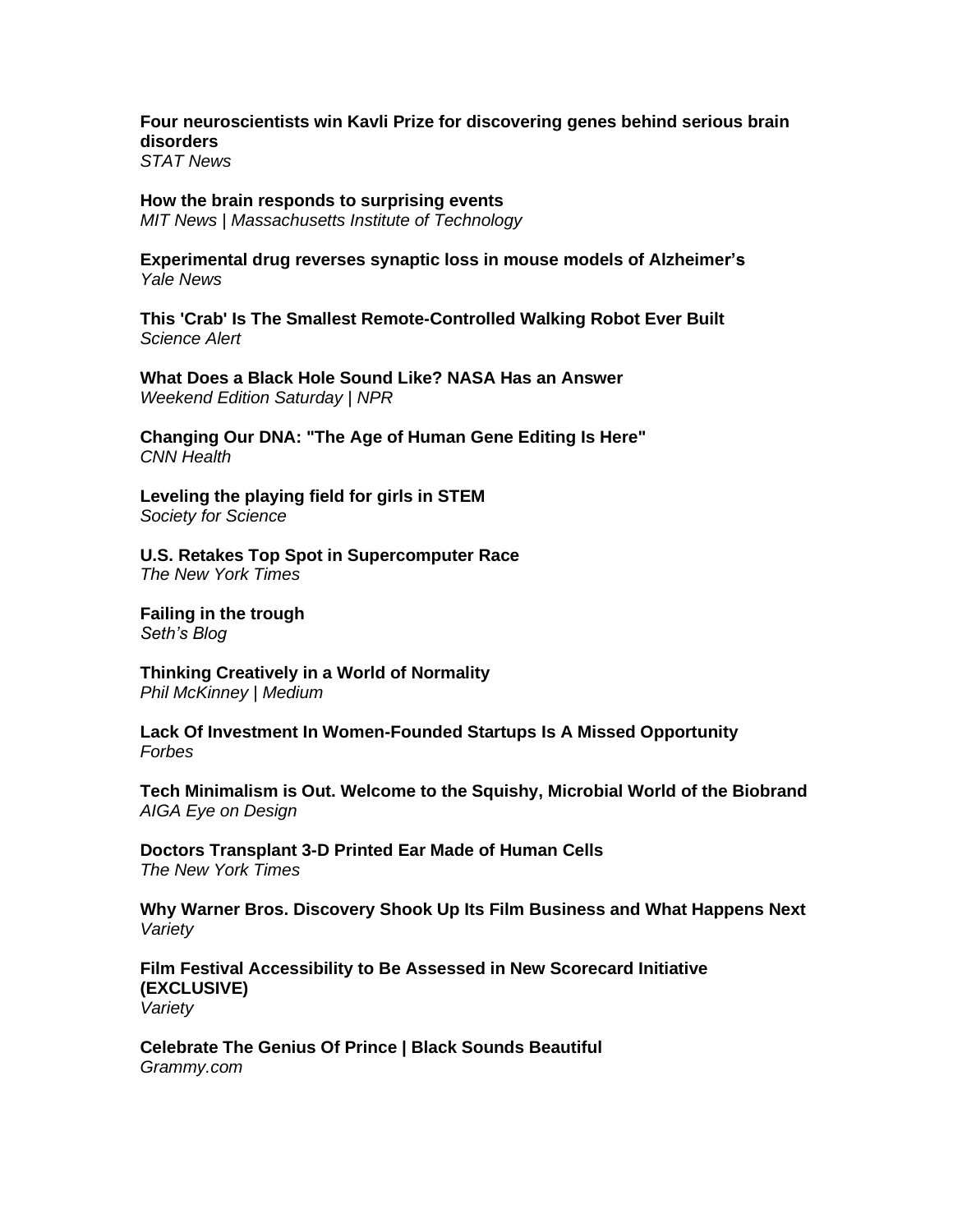#### **[How Beyoncé Has Empowered The Black Community Across Her Music And Art |](https://www.grammy.com/videos/beyonce-black-power-empowerment-black-sounds-beautiful)  [Black Sounds Beautiful](https://www.grammy.com/videos/beyonce-black-power-empowerment-black-sounds-beautiful)**

*Grammy.com*

**[Pulse oximeters are racist, and that likely cost lives during COVID-19](https://www.fastcompany.com/90757080/pulse-oximeters-are-racist-and-that-likely-cost-lives-during-covid)** *Co.Design | Fast Company*

**[The Pandemic, Work, And Wages](https://3quarksdaily.com/3quarksdaily/2022/05/the-pandemic-work-and-wages.html)** *3 Quarks Daily*

**[Company to Las Vegas chapels: No more Elvis-themed weddings](https://www.seattletimes.com/business/elvis-image-bans-shake-rattle-and-roll-las-vegas-chapels/)** *The Seattle Times*

**[Strike First, Strike Hard: How 'The Karate Kid' Became a Musical](https://www.nytimes.com/2022/06/01/theater/karate-kid-musical.html)** *The New York Times*

**[Creativity: The Key to Healthy Parenting](https://www.creativitypost.com/education/creativity-the-key-to-healthy-parenting)** *The Creativity Post*

**[A new federal program goes local to accelerate regional innovation](https://www.brookings.edu/blog/the-avenue/2022/05/31/a-bottom-up-regional-innovation-program-launches-at-the-national-science-foundation/)** *The Avenue | Brookings* 

**[To amplify the impact of science, add policy, access, and equity](https://mitsloan.mit.edu/ideas-made-to-matter/to-amplify-impact-science-add-policy-access-and-equity)** *MIT Sloan School of Management*

**[NJ arts education survived COVID, with dance and theater thriving](https://nj1015.com/nj-arts-education-survived-covid-with-dance-and-theater-thriving/)** *New Jersey 101.5*

**[With 'Sessions' program, Minnesota artists discuss connection between mental](https://www.minnpost.com/mental-health-addiction/2022/05/with-sessions-program-minnesota-artists-discuss-connection-between-mental-health-and-creativity/)  [health and creativity](https://www.minnpost.com/mental-health-addiction/2022/05/with-sessions-program-minnesota-artists-discuss-connection-between-mental-health-and-creativity/)** *MinnPost*

**[Student Artists Build an "Enchanted City" at the Hirshhorn Museum](https://www.smithsonianmag.com/blogs/smithsonian-education/2022/05/31/student-artists-build-an-enchanted-city-at-the-hirshhorn-museum/)** *Smithsonian Voices | Smithsonian Education*

**[Life sciences developments are booming in Chicago, bringing jobs and helping](https://www.chicagotribune.com/business/ct-biz-real-estate-development-life-sciences-20220531-aj7m3zfwrzhsbe5qg2z6qkuyni-story.html)  [fight 'brain drain'](https://www.chicagotribune.com/business/ct-biz-real-estate-development-life-sciences-20220531-aj7m3zfwrzhsbe5qg2z6qkuyni-story.html)** *Chicago Tribune*

**[What it would take for cars to actually fly](https://www.popsci.com/aviation/history-of-flying-cars/)** *Popular Science*

**[A Successful Approach to Corporate Innovation: 'The 8 Ps of Innovation'](https://innovationmanagement.se/2020/05/26/a-successful-approach-to-corporate-innovation-the-8-ps-of-innovation/)** *Innovation Management*

**[Ready When You Are, Terminal C Is Now an Art Destination](https://www.nytimes.com/2022/06/01/arts/design/la-guardia-delta-terminal-c-art.html)** *The New York Times*

**[What will the metaverse 'actually' look like in 5 years? This studio may have](https://www.fastcompany.com/90756665/what-will-the-metaverse-actually-look-like-in-5-years-one-studio-thinks-theyve-cracked-it)  [cracked it](https://www.fastcompany.com/90756665/what-will-the-metaverse-actually-look-like-in-5-years-one-studio-thinks-theyve-cracked-it)** *Co.Design | Fast Company*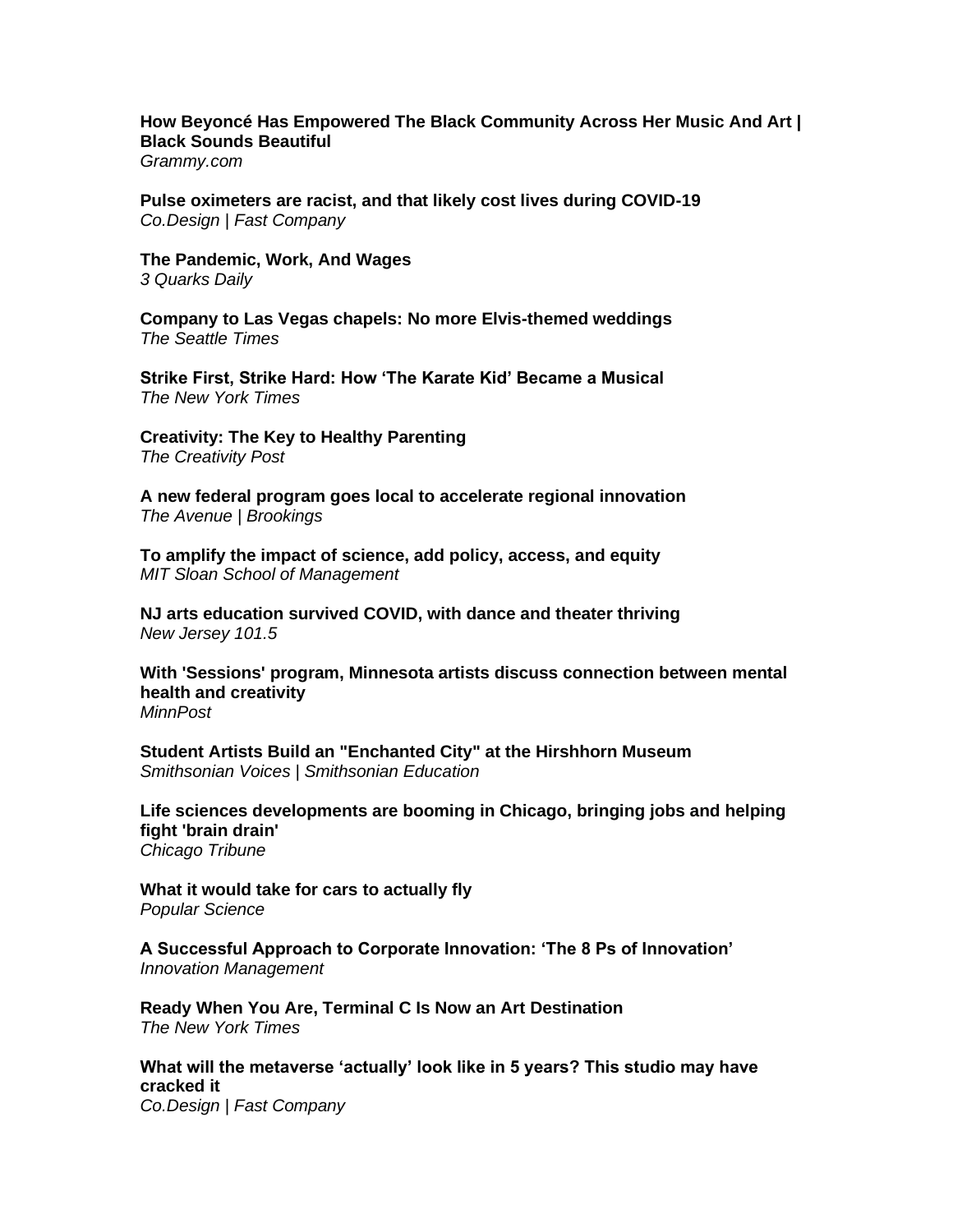**[K-Pop stars BTS went to the White House to talk about anti-Asian hate crimes](https://www.npr.org/2022/05/31/1102244756/k-pop-stars-bts-went-to-the-white-house-to-talk-about-anti-asian-hate-crimes)** *NPR*

**[And Then Suddenly....](https://www.hiphopscienceshow.com/post/and-then-suddenly)** *#HipHopMD*

**[The true story of Annie Oakley, legendary sharpshooter](https://www.nationalgeographic.com/history/article/the-true-story-of-annie-oakley-legendary-sharpshooter)** *National Geographic*

**[Take a craft-filled road trip to North Carolina's Blue Ridge](https://www.nationalgeographic.com/travel/article/take-a-craft-filled-road-trip-to-north-carolinas-blue-ridge)** *National Geographic*

**[In Africa, detecting disease outbreaks before they become a global threat](https://www.gatesnotes.com/Health/Heroes-in-the-Field-Sofonias-Tessema)** *Gates Notes*

**[Can Games Prepare Us for Catastrophes? \(Part 2\)](https://freakonomics.com/podcast/can-games-prepare-us-for-catastrophes/)** *People I (Mostly) Admire | Freakonomics*

**[Key Factors Influencing Aesthetic Preference](https://cdn.psychologytoday.com/us/blog/science-choice/202206/key-factors-influencing-aesthetic-preference)** *Science of Choice | Psychology Today*

**[Opinion | The Internet Is Broken. How Do We Fix It?](https://www.nytimes.com/2022/05/27/opinion/technology/what-would-an-egalitarian-internet-actually-look-like.html)** *The New York Times*

**[Made to measure: why we can't stop quantifying our lives](https://www.theguardian.com/news/2022/may/26/measurement-why-we-cant-stop-quantifying-our-lives)** *The Guardian*

**[Music Piracy Through NFTs: Copyright Infringement in the Age of Blockchain](https://amt-lab.org/blog/2022/5/nfts-an-easy-target-for-copyright-infringement-in-the-music-industry)** *Arts Management and Technology Laboratory*

**['Making knowledge from scratch': Geometry's power lies in how it endangers](https://www.wpr.org/making-knowledge-scratch-geometrys-power-lies-how-it-endangers-received-wisdom)  [received wisdom](https://www.wpr.org/making-knowledge-scratch-geometrys-power-lies-how-it-endangers-received-wisdom)** *To the Best of Our Knowledge | WPR*

**Imaginology - [We need a new kind of approach to learning that shifts imagination](https://aeon.co/essays/why-we-need-a-new-kind-of-education-imagination-studies)  [from the periphery to the foundation of all knowledge](https://aeon.co/essays/why-we-need-a-new-kind-of-education-imagination-studies)** *Aeon* 

**[The Importance of the Aesthetic in Creativity](https://cdn.psychologytoday.com/us/blog/wider-lens/202205/the-importance-the-aesthetic-in-creativity)** *A Wider Lens | Psychology Today*

**[Five Keys to Leading Creative Teams Successfully](https://bradenkelley.com/2022/05/five-keys-to-leading-creative-teams-successfully/)** *Human-Centered Change and Innovation*

**'Who Will Clean Out The Desks' — [A crowdsourced poem in praise of teachers](https://www.npr.org/2022/05/31/1102065218/crowdsourced-poem-teachers-kwame-alexander)** *Morning Edition | NPR*

**[The 2022 Otis College Report on the Creative Economy Details Post-COVID Impact](https://www.otis.edu/news/2022-otis-college-report-creative-economy)  [and Recovery](https://www.otis.edu/news/2022-otis-college-report-creative-economy)** *Otis College of Art and Design*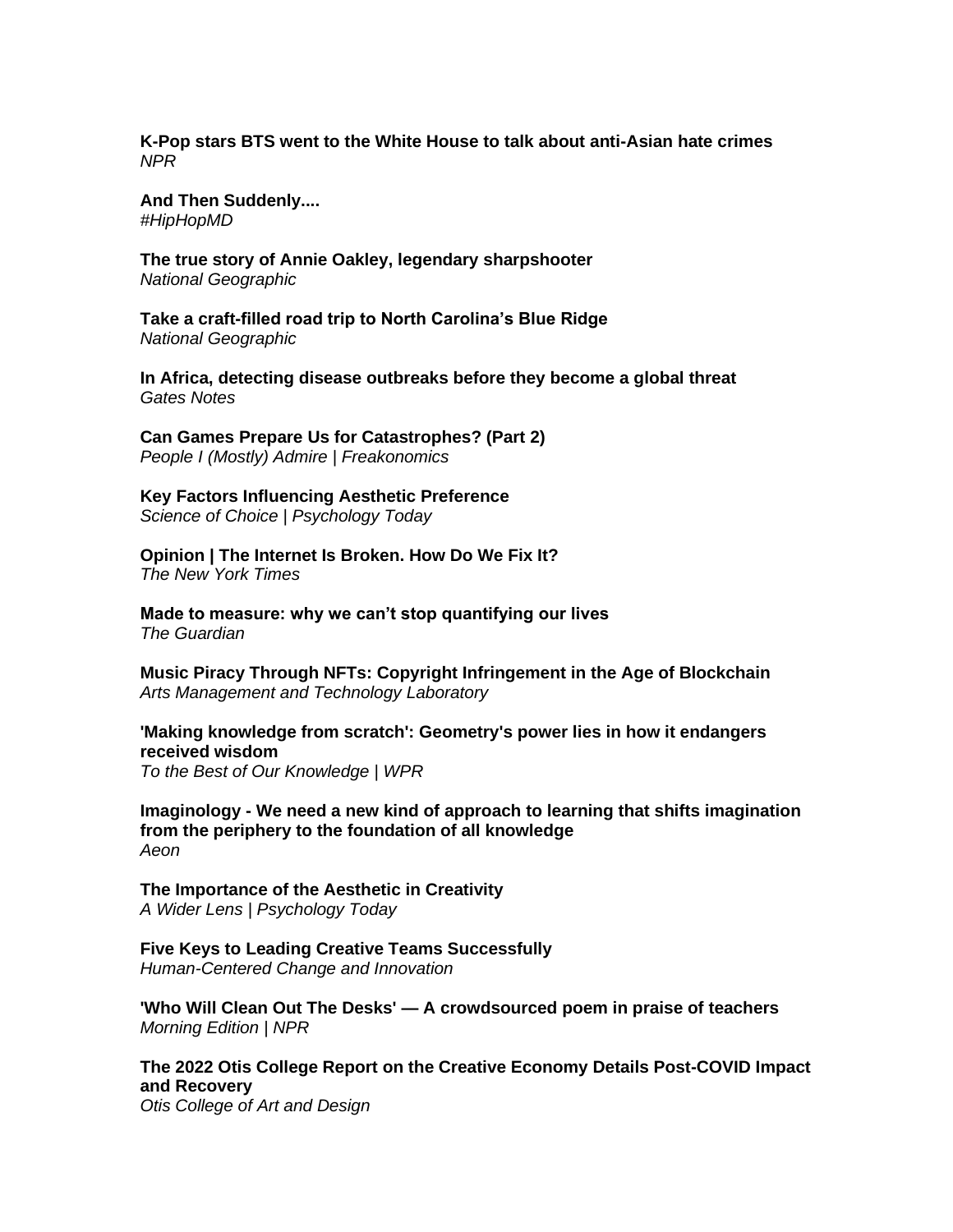#### **[Learn To Think Inclusively](https://imagine-er7.com/2022/05/30/learn-to-think-inclusively/)**

*Imagineer7's Weblog*

**[The number of researchers with dual US–China affiliations is falling](https://www.nature.com/articles/d41586-022-01492-7)** *Nature*

# **[Groupthink](https://www.ideatovalue.com/crea/nickskillicorn/2022/05/groupthink/)**

*Idea to Value*

**[Silk, Dyes, Jewelry, and More: Insect-Derived Art Through the Ages](https://entomologytoday.org/2022/05/31/silk-dyes-jewelry-more-insect-derived-art-through-ages/)** *Entomology Today*

**[Long-distance collaboration makes scientific breakthroughs more likely](https://phys.org/news/2022-05-long-distance-collaboration-scientific-breakthroughs.html)** *Phys.org*

**[How to position IT at the edge of corporate innovation](https://www.techrepublic.com/article/position-it-edge-corporate-innovation/) TechRepublic** 

**[Math, play, and friendship are brought together in the new children's book, "Mate](https://www.digitaljournal.com/pr/math-play-and-friendship-are-brought-together-in-the-new-childrens-book-mate-and-rix-escape-boredom)  [and Rix Escape Boredom"](https://www.digitaljournal.com/pr/math-play-and-friendship-are-brought-together-in-the-new-childrens-book-mate-and-rix-escape-boredom)** *Digital Journal*

**[Painting the town red at Ottawa Art Gallery's Give to Get Art Auction](https://obj.ca/article/social/painting-town-red-ottawa-art-gallerys-give-get-art-auction)** *Ottawa Business Journal*

**['Digital skills gap' threatens innovation](https://www.eschoolnews.com/2022/05/30/digital-skills-gap-threatens-innovation/)** *eSchool News*

**[Immigrant Council for Arts Innovation: Creating opportunities for newcomers](https://calgaryjournal.ca/2022/05/30/immigrant-council-for-arts-innovation-creating-opportunities-for-newcomers/)** *Calgary Journal* 

**[Can't Buy Me Luck: The Role of Serendipity in the Beatles' Success](https://www.scientificamerican.com/article/the-beatles-may-owe-some-of-their-success-to-pure-serendipity/)** *Scientific American*

**[How Female Creators Can Encourage More Women To Invest In NFTs](https://www.forbes.com/sites/biancabarratt/2022/05/20/how-female-creators-can-encourage-more-women-to-invest-in-nfts/)** *Forbes*

**[These 13 Images Depict the Most Realistic CGI Dinosaurs Ever](https://gizmodo.com/prehistoric-planet-apple-tv-streaming-dinosaurs-cgi-1848982047)** *Gizmodo*

**[Climate change is blowing down houses. This could save them](https://www.fastcompany.com/90755925/climate-change-is-blowing-down-houses-this-could-save-them)** *Co.Design | Fast Company*

**[22 apps designers can't live without](https://www.fastcompany.com/90755366/22-apps-designers-cant-live-without)** *Co.Design | Fast Company* 

**[What I'm learning from Substack and why I write columns on weird subjects](https://vpostrel.com/blog/what-im-learning-from-substack-and-why-i-write-columns-on-weird-subjects)** *Dynamist Blog*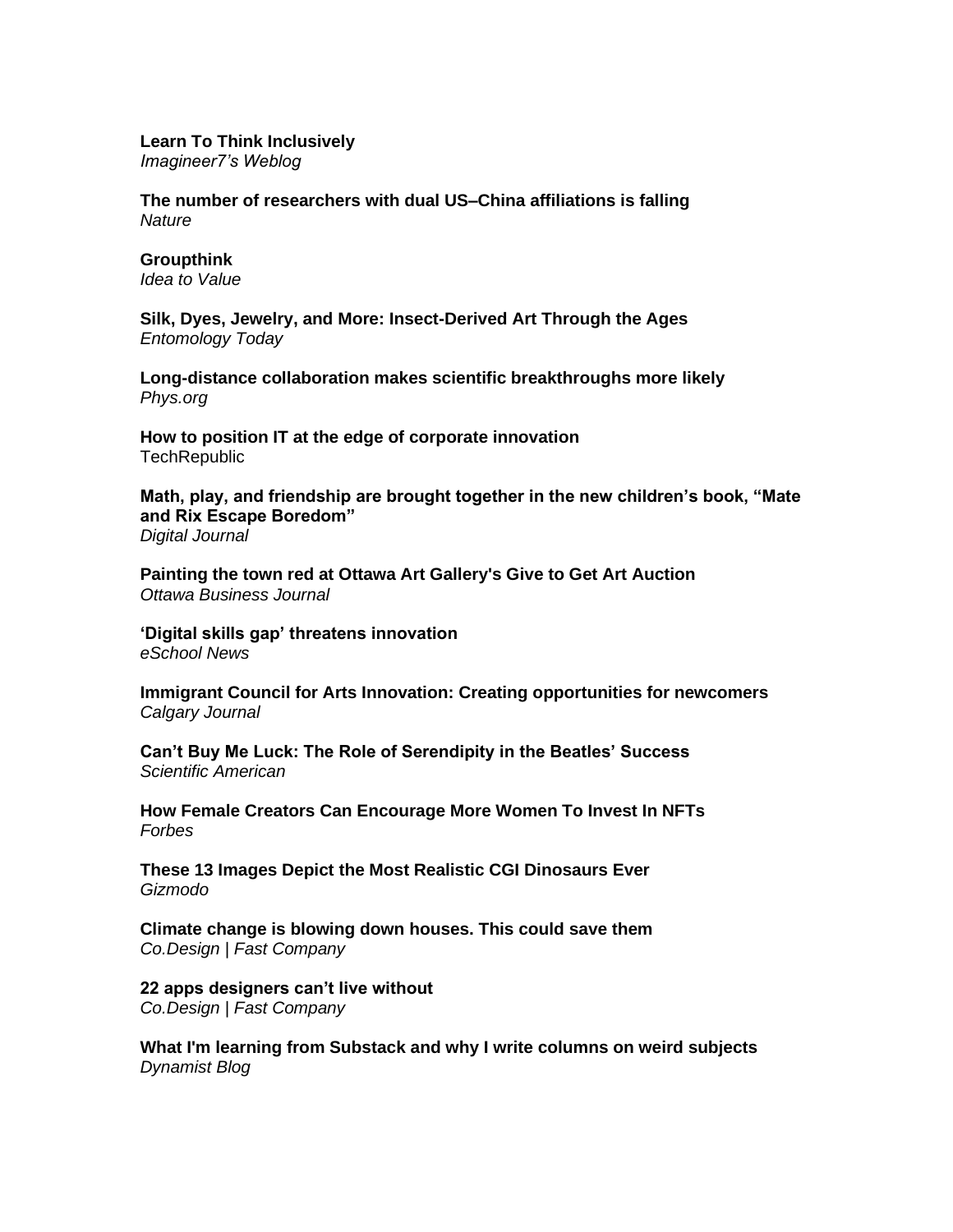**[Containing 80 Portraits, 'Stop Tanks with Books' Pleas for Broad, Sweeping](https://www.thisiscolossal.com/2022/05/mark-neville-stop-tanks-with-books/)  [Action in Ukraine](https://www.thisiscolossal.com/2022/05/mark-neville-stop-tanks-with-books/)** *Colossal*

**[Opinion | Alex Gee: White people ask the wrong questions after Buffalo](https://captimes.com/opinion/paul-fanlund/opinion-alex-gee-white-people-ask-the-wrong-questions-after-buffalo/article_3f8e36db-995e-5f9d-bbb2-bb2a850ed92b.html)** *The Capital Times*

**[How the 'Queen of Slag' Is Transforming Industrial Sites](https://www.nytimes.com/2022/05/30/arts/design/julie-bargmann-landscape-architecture-industrial-urban.html)** *The New York Times*

**[A galvanized generation is recovering music from composers suppressed by the](https://www.latimes.com/entertainment-arts/story/2022-05-29/numi-opera-journey-out-darkness-composers)  [Nazis](https://www.latimes.com/entertainment-arts/story/2022-05-29/numi-opera-journey-out-darkness-composers)** *Los Angeles Times*

**[Groundbreaking Findings From the Vision Sciences Society Meeting](https://cdn.psychologytoday.com/us/blog/illusions-delusions-and-reality/202205/groundbreaking-findings-the-vision-sciences-society)** *Illusions, Delusions, and Reality | Psychology Today* 

# # #

This email is a free service of the **National Creativity Network (NCN)**. The articles are from a variety of sources and, therefore, do not necessarily reflect the views of the NCN. Despite our best efforts, links may fail without warning since each news source posts and archives its articles differently. We apologize for any inconvenience.

Have you found an article you'd like to share? Email the link to [george.tzougros@wisconsin.gov.](mailto:george.tzougros@wisconsin.gov)

# # #

The **National Creativity Network** believes that by fostering creativity in our society as a whole, and specifically with future generations, America can remain a leader in innovation and free enterprise. The very future of our communities and institutions depends on our ability to nurture and harness imagination to creatively solve problems. If creativity is to be nurtured, systems, institutions and networks must be transformed.

The opportunities that emerge to transform our nation are largely dependent upon the degree to which we are connected to each other. Our connection will become a catalyst:

- to enhance the flow of relevant information,
- and to improve the ease with which key nodes of creativity, be they in the domains of Education, Commerce, Culture or across disciplines, can gain access to the best thinking, best questions, and most successful practices as well as other resources their ventures may require.

Our strategy is to engage thought leaders across North America to create a powerful network for transformation.

Join Us!

For more information, please go to our web site: [http://nationalcreativitynetwork.org](http://nationalcreativitynetwork.org/)